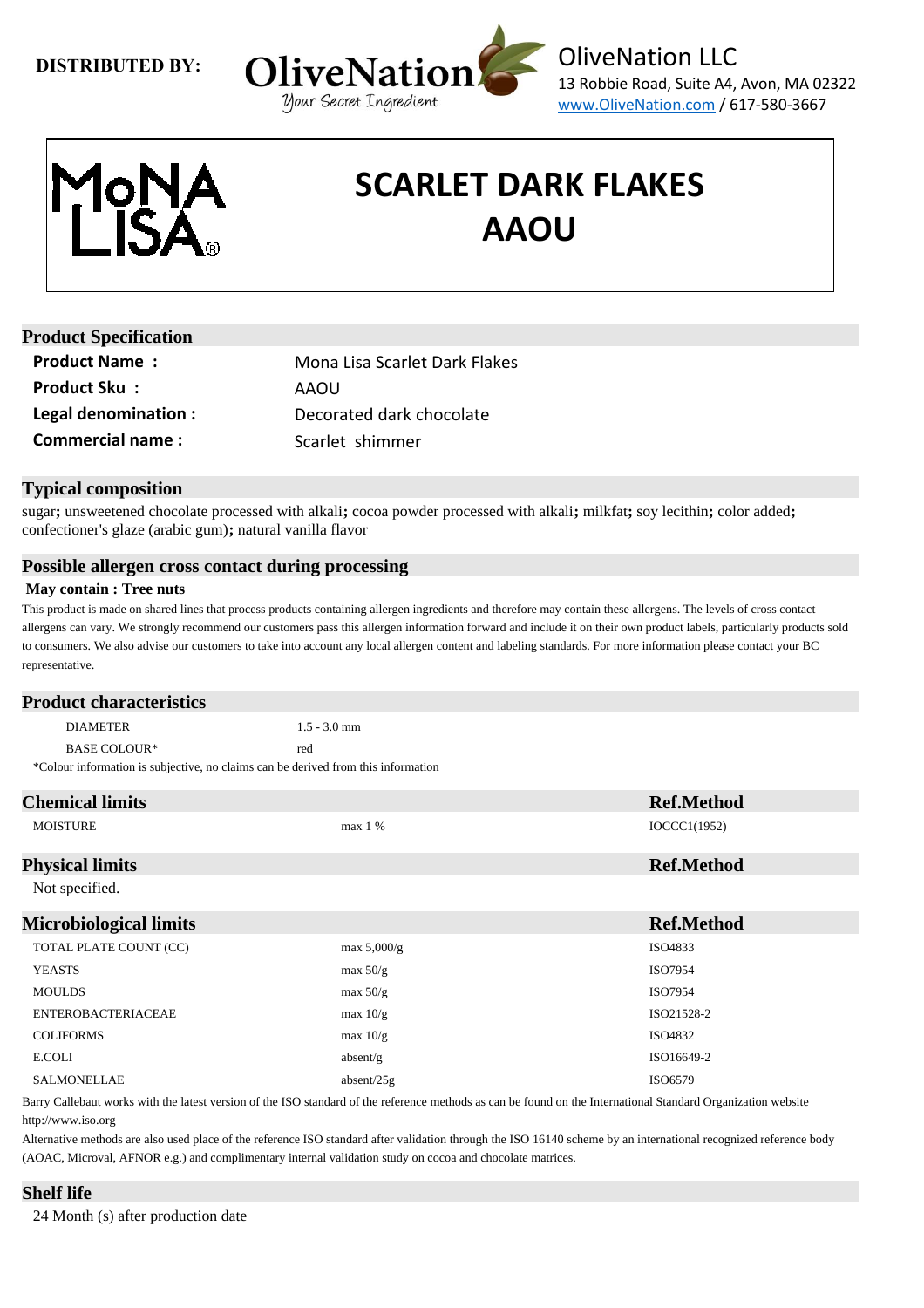



# **SCARLET DARK FLAKES AAOU**

## **Nutritional data for 100g (by calculation based on literature data)**

| <b>ENERGY VALUE</b>          | 426 kcal          | VITAMIN B2 (DV)              | 7.0%              |
|------------------------------|-------------------|------------------------------|-------------------|
| <b>ENERGY VALUE</b>          | 1,781 kJ          | VITAMIN B3/PP NIACIN/NICOTIN | $0.672$ mg        |
| <b>CALORIES FROM FAT</b>     | 174 kcal          | VITAMIN B3 (DV)              | 4.2 %             |
| <b>TOTAL PROTEIN</b>         | 5.2 g             | VITAMIN B12 CYANO-COBALAMINE | $0.000 \mu g$     |
| PROTEIN (DV)                 | 10.5 %            | VITAMIN B12 (DV)             | $0.0\ \%$         |
| <b>MILK PROTEIN</b>          | 0.0 g             | VITAMIN D CALCIFEROL         | $0.824 \mu g$     |
| TOTAL CARBOHYDRATES          | 71.1 <sub>g</sub> | VITAMIN D(DV)                | 4.1 %             |
| TOTAL CARBOHYDRATES (DV)     | 25.9%             | VITAMIN D (IU)               | 33                |
| SUGARS (MONO+DISACCHARIDES)  | 57.3 g            | VITAMINE ALPHA-TOCOPHEROL    | $1.582$ mg        |
| <b>ADDED SUGARS</b>          | 57.3 g            | VITAMIN E (DV)               | 10.5%             |
| ADDED SUGARS (DV)            | 114.7 %           | VITAMIN E (IU)               | $\overline{2}$    |
| <b>POLYOLS</b>               | 0.0 g             | VITAMIN M FOLIC ACID         | $10.014 \,\mu g$  |
| <b>POLYDEXTROSE</b>          | 0.00 g            | VITAMIN M (DV)               | 2.5 %             |
| <b>STARCH</b>                | 2.3 g             | SODIUM                       | $52.9$ mg         |
| TOTAL FAT                    | 20.6 g            | SODIUM (DV)                  | 2.3 %             |
| TOTAL FAT (DV)               | 26.4%             | VITAMIN C L-ASCORBIC ACID    | $0.000$ mg        |
| SATURATED FATTY ACID         | 12.3 <sub>g</sub> | VITAMIN C (DV)               | 0.0 %             |
| SATURATED FATTY ACID (DV)    | 61.4%             | <b>PHOSPHORUS</b>            | 168.2 mg          |
| MONO UNSATURATED FATTY ACID  | 6.6 g             | PHOSPHORUS (DV)              | 13.5 %            |
| POLY UNSATURATED FATTY ACID  | 0.8g              | <b>CALCIUM</b>               | $29.5 \text{ mg}$ |
| TRANS FATTY ACID (TFA) TOTAL | 0.1 <sub>g</sub>  | CALCIUM (DV)                 | 2.3%              |
| <b>CHOLESTEROL</b>           | $6.6$ mg          | <b>IRON</b>                  | 12.28 mg          |
| CHOLESTEROL (DV)             | 2.2 %             | IRON (DV)                    | 68.2%             |
| <b>ORGANIC ACIDS</b>         | $0.71$ g          | <b>MAGNESIUM</b>             | $106.1$ mg        |
| <b>DIETARY FIBRE</b>         | 8.3 g             | <b>MAGNESIUM (DV)</b>        | 25.3%             |
| DIETARY FIBRE (DV)           | 29.8%             | <b>ZINC</b>                  | $1.48$ mg         |
| <b>TOTAL ALKALOIDS</b>       | $0.54$ g          | ZINC (DV)                    | 13.5 %            |
| <b>ALCOHOL</b>               | 0.00 g            | <b>IODINE</b>                | $0.00 \mu$ g      |
| POLY HYDROXYPHENOLS          | $1.12$ g          | <b>IODINE</b> (DV)           | 0.0 %             |
| VITAMINA RETINOL             | 22.541 µg         | <b>CHLORIDE</b>              | $9.04$ mg         |
| VITAMINA (IU)                | 75                | <b>POTASSIUM</b>             | 537.5 mg          |
| VITAMIN B1 THIAMIN           | $0.091$ mg        | POTASSIUM (DV)               | 11.4 %            |
| VITAMIN B1 (DV)              | 7.6 %             | <b>ASH CONTENT</b>           | 2.27 g            |
| VITAMIN B2 RIBOFLAVIN        | $0.091$ mg        |                              |                   |